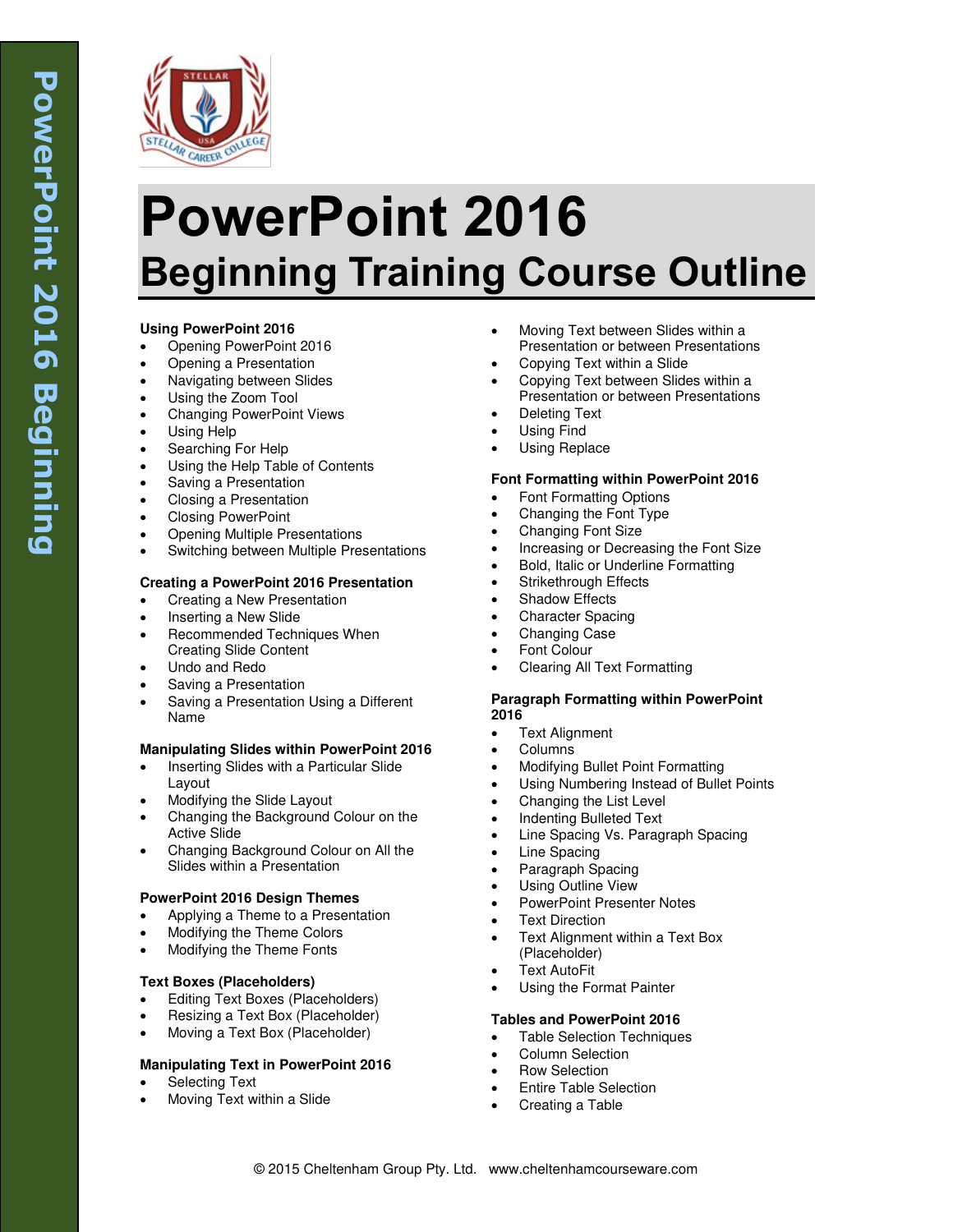

- Applying a Style to a Table
- Cell Background Shading
- Applying Table Effects
- Adding 'Quick Styles' to Selected Text
- Applying Borders to Cells
- Deleting a Column
- Deleting a Row
- Inserting Rows or Columns
- Modifying Column Width and Row Height
- Distributing Rows and Columns

# **PowerPoint 2016 & Illustrations**

- Selecting an Illustration
- Selecting Multiple Illustrations
- Moving an Illustration
- Copying an Illustration
- Deleting an Illustration
- Resizing an Illustration
- Stretching an Illustration
- Copying Illustrations between
- **Presentations**
- Moving Illustrations between Presentations
- Inserting Illustrations within PowerPoint
- Inserting Pictures from Your Hard Disk
- Inserting Online Pictures or Clip Art
- Inserting Shapes
- Inserting Text into a Shape
- Inserting Perfect Circles or Perfect **Squares**
- Inserting a Line
- Inserting a Free Drawn Line
- Inserting an Arrow
- Inserting a Text Box
- Inserting SmartArt

# **Manipulating Illustrations within PowerPoint**

- Formatting the Shape Background Fill Colour Style
- Applying a Shadow to an Illustration
- Modifying Arrow Line Shapes and Size
- Rotating or Flipping an Illustration
- Rotating Illustrations by Dragging With the Mouse
- Layering Illustrations to the Front or Back
- Aligning Graphics Relative to Each Other or Relative to the Slide
- Aligning Shapes Relative to the Left of a Slide
- Aligning Shapes Relative to the Centre of a Slide
- Aligning Shapes Relative to the Right of a Slide
- Aligning Shapes Relative to the Top of a Slide
- Aligning Shapes Relative to the Bottom of a Slide
- Grouping and Ungrouping Objects

# **Charts in PowerPoint 2016**

- Inserting Charts and Editing the Chart Data
- Changing the Chart Type
- Changing the Background Colour in the **Chart**
- Changing the Column, Bar, Line or Pie Slice Colors in the Chart
- Chart Title Manipulation
- Adding Data Labels to a Chart

# **Manipulating Slides within PowerPoint 2016**

- Moving Slides within a Presentation or between Presentations
- Copying Slides within a Presentation
- Deleting a Slide or Slides
- Copying Slides between Presentations
- Moving Slides between Presentations

### **PowerPoint 2016 Slide Masters**

- What Is a Slide Master?
- Inserting a Picture (Clipart) Into a Master Slide
- Removing a Picture or Shape from a Master Slide

# **Headers, Footers and Slide Numbering**

- Creating a Footer
- Automatic Slide Numbering
- Inserting Dates into the Footer

# **PowerPoint 2016 Slide Shows**

- Running a Slide Show
- Adding Slide Show Transition Effects
- Removing Transition Effects
- Adding Slide Show Animation Effects
- Modifying Slide Show Animation Effects
- Removing Animation Effects
- Hiding Slides
- Displaying Hidden Slides within a Slide Show

# **Video Creation Using PowerPoint 2016**

- Inserting Hyperlinks into Slides
- Converting a PowerPoint Presentation into a Video
- Uploading a Video to YouTube

# **Printing and Proofing In PowerPoint 2016**

Spell-Checking a Presentation